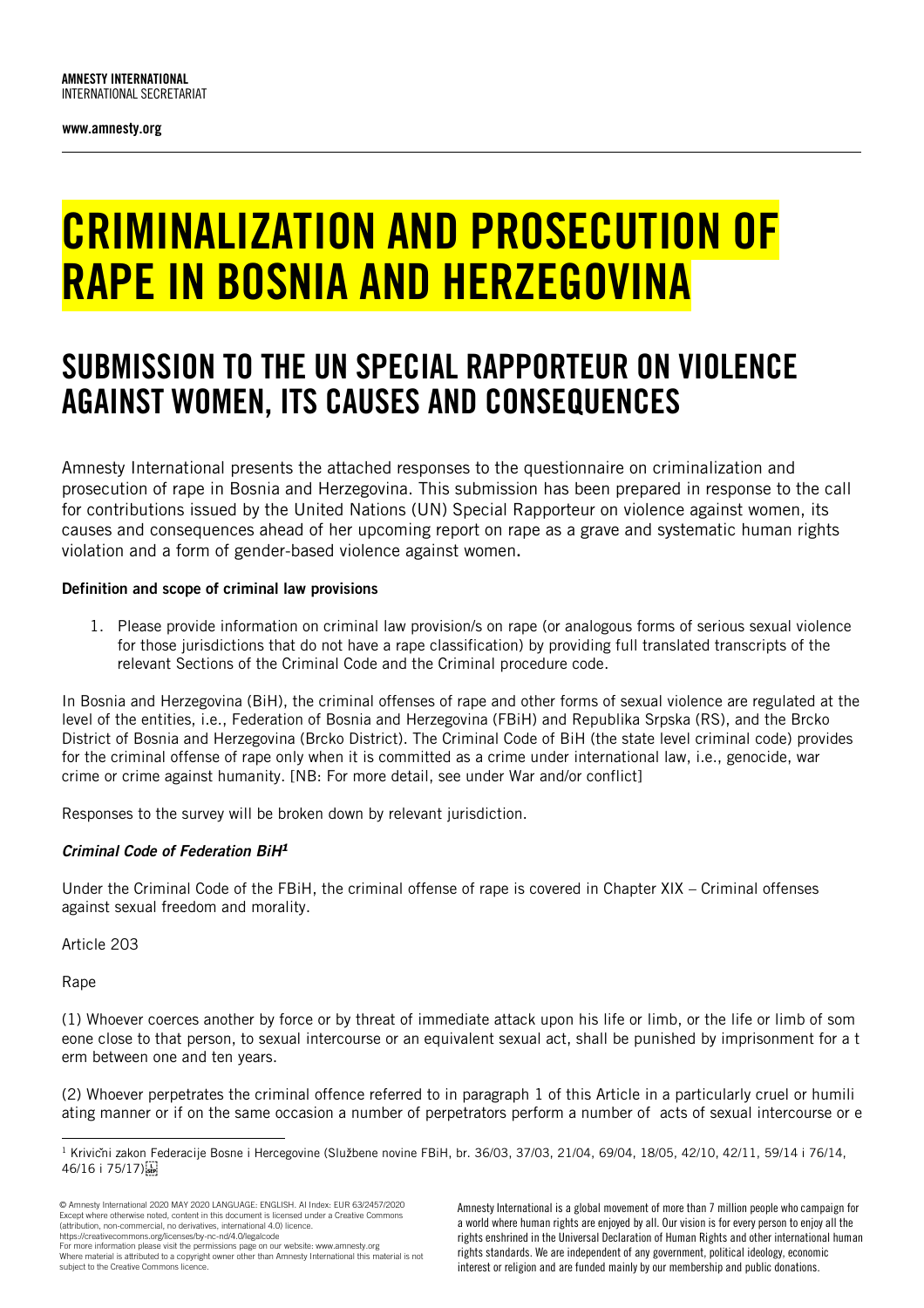quivalent sexual acts against the same victim, shall be punished by imprisonment for a term between three and fifte en years.

(3) If, by the criminal offence referred to in paragraph 1 of this Article, the death of the raped person is caused, or se rious bodily injury is inflicted on the raped person or his health is severely impaired, or the raped female is left pregn ant, the perpetrator shall be punished by imprisonment for not less than three years.

(4) The punishment referred to in paragraph 2 of this Article shall be imposed on whoever perpetrates the criminal offence referred to in paragraph 1 of this Article out of hatred on the grounds of national or ethnic origin, race, religion, sex or language.

(5) Whoever perpetrates the criminal offence referred to in paragraph 1 of this Article against a juvenile, sha ll be punished by imprisonment for not less than three years.

(6) Whoever perpetrates the criminal offence referred to in paragraphs 2, 3 and 4 of this Article against a juv enile, shall be punished by imprisonment for not less than five years.

(7) If, by the criminal offence referred to in paragraph 2 of this Article, the consequences referred to in paragraph 3 o f this Article are caused, the perpetrator shall be punished by imprisonment for not less than five years.

#### *Criminal Code of Republika Srpska<sup>2</sup>*

Under the RS Criminal Code, the criminal offense of rape is covered in Chapter XIV – Criminal offenses against sexual integrity.

Rape

Article 165

Whoever coerces another person into a sexual intercourse or any other equivalent sexual act by force or threat of immediate attack upon life or limb, or life or limb of someone close to that person, shall be punished by imprisonment for a term between three and ten years.

In the event that the criminal offence referred to in paragraph (1) of this Article has been committed against a minor or in a particularly cruel and degrading manner or if on the same occasion the victim was raped by several perpetrators or the rape was perpetuated out of hatred or if the criminal offence has resulted in grievous bodily injury or a serious impairment of health or pregnancy of the female victim, the perpetrator shall be punished by imprisonment for a term between five and fifteen years.

#### *Criminal Code of Brcko District<sup>3</sup>*

Under the Criminal Code of Brcko District, the criminal offense of rape is covered in Chapter XIX – Criminal offenses against sexual freedom and moral.

Rape

Article 200

(1) A person who compels another person to sexual intercourse or an act equal to sexual intercourse by use of force or by threat of direct attack on life and body of that person, or life and body of somebody close to that person, shall be sentenced to prison from one three to ten years.

<sup>-</sup> $2$  Krivichi zakonik Republike Srpske (Službeni glasnik Republike Srpske, br. 64/17).

<sup>&</sup>lt;sup>3</sup> Krivicňi zakon Brcko distrikta Bosne i Hercegovine (Službeni glasnik Brcko distrikta BiH, br. 10/03, 45/04, 06/05, 21/10 i 9/13).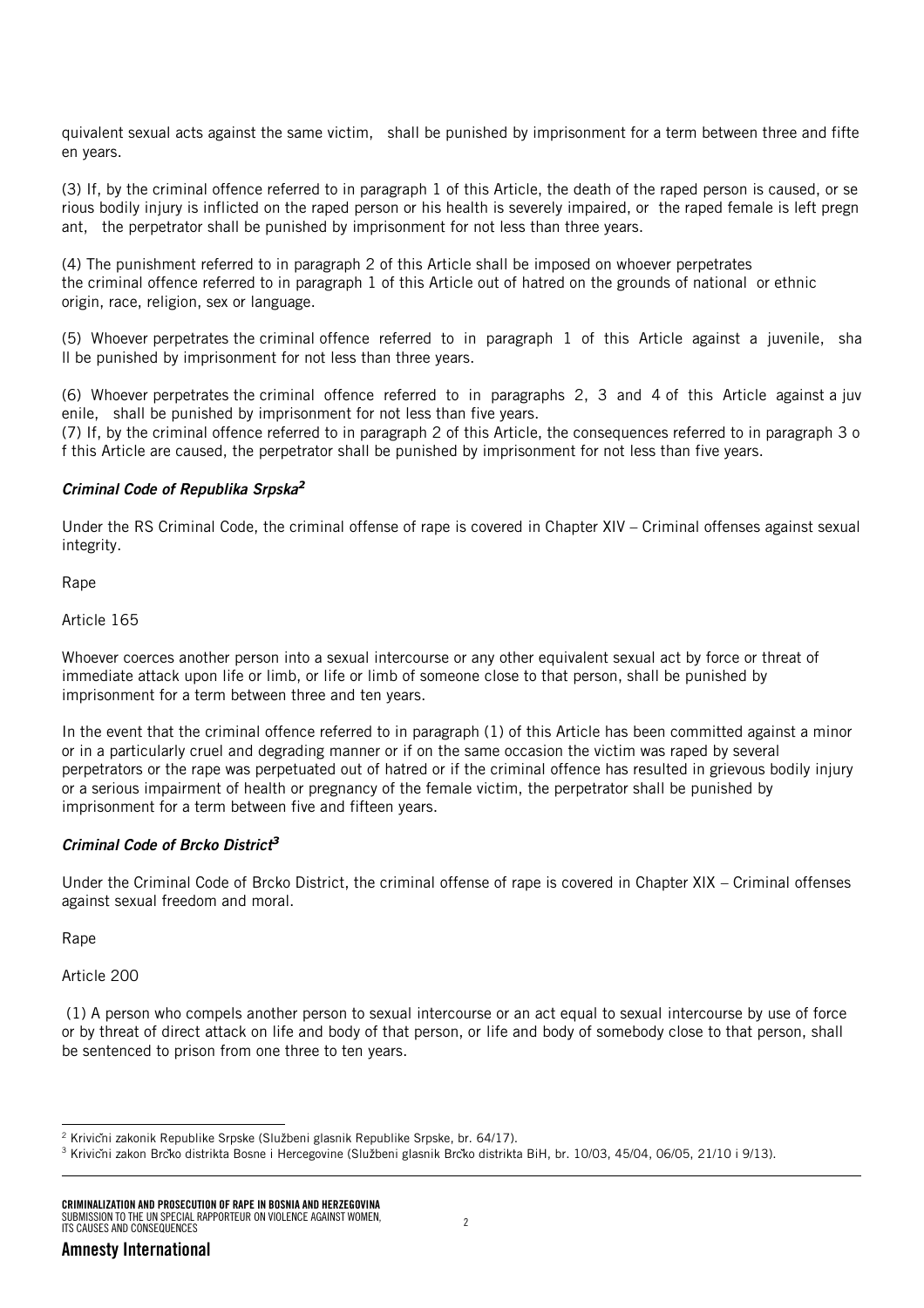(2) If the offence referred to in Paragraph 1 of this Article was committed in an extremely brutal or humiliating way, or if several sexual intercourses, or sexual acts equal to them, involving the same victim were committed by several persons, the perpetrator shall be sentenced to prison from three to fifteen years.

(3) If the offence referred to in Paragraph 1 of this Article resulted in death of the raped person, or grievous bodily injury, or serious impairment of health, or pregnancy of the raped person, the perpetrator shall be sentenced to at least three years of prison.

(4) A person who commits the criminal offence referred to in Paragraph 1 of this Article out of hatred, shall be imposed the sentence referred to in Paragraph 2 of this Article.

(5) A person who commits the criminal offence referred to in Paragraph 1 of this Article against a juvenile, shall be sentenced to at least three years of prison.

(6) A person who commits the criminal offences referred to in Paragraphs 2, 3 and 4 of this Article against a juvenile, shall be sentenced to at least five years of prison.

(7) If the criminal offence referred to in Paragraph 2 of this Article resulted in consequences referred to in Paragraph 3 of this Article, the perpetrator shall be sentenced to at least five years of prison.

- 2. Based on the wording of those provisions, is the provided definition of rape:
	- a) Gender specific, covering women only FBiH/NO; RS/NO; BD/NO
	- b) Gender neutral, covering all persons FBiH/YES; RS/YES; BD/YES
	- c) Based on the lack of consent of victim FBiH/NO; FBiH/NO; FBiH/NO
	- d) Base d on the use of force or threat FBiH/YES; RS/YES; BD/YES
	- e) Some combination of the above. N/A
	- f) Does it cover only vaginal rape? FBiH/NO; RS/NO; BD/NO
	- g) Does it cover all forms of penetration? NONE OF THE CCs PROVIDE SPECIFIC FORMS OF PENETRATION.
	- h) Is marital rape in this provision explicitly included? FBiH/NO; RS/NO; BD/NO
	- i) Is the law silent on marital rape? FBiH/YES; RS/YES; BD/YES
	- j) Is marital rape covered in the general provisions or by legal precedent even if it is not explicitly included?

Amnesty International's research has not covered this issue to date.

k) Is marital rape excluded in the provisions, or is marital rape not considered as a crime?

Amnesty International's research has not covered this issue to date.

3. Are there any provisions excluding criminalization of the perpetrator if the victim and alleged perpetrator live together in a sexual relationship/have a sexual relationship/had a sexual relationship? If so, please submit it.

FBIH/NO; RS/NO; BD/NO.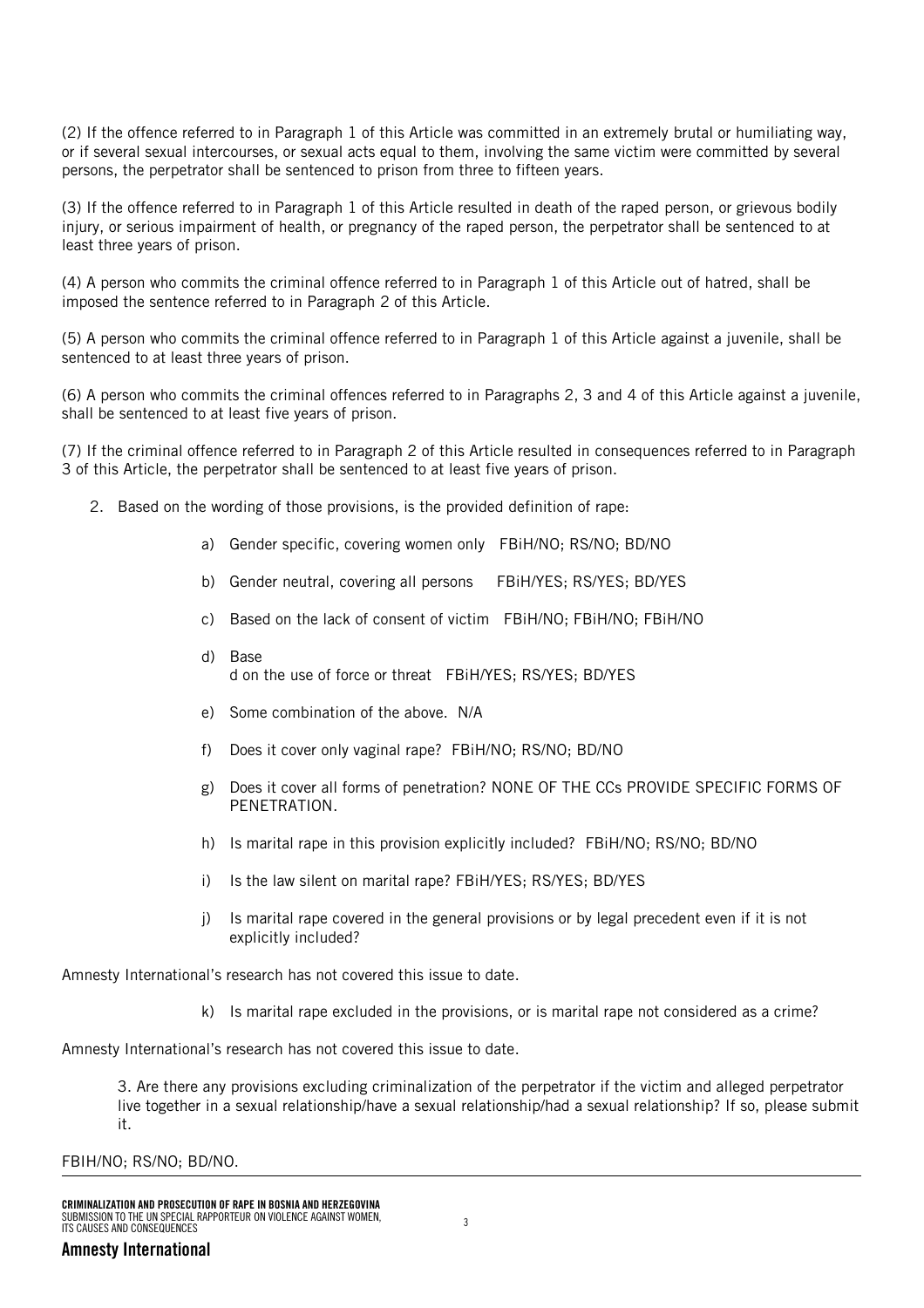4. What is the legal age for sexual consent?

FBIH:14

RS:15

BD:14

5. Are there provisions that differentiate for sexual activity between peers? If so, please provide them.

RS Criminal Code provides an exception for sexual activity between peers. According to Article 172 (6) of the Criminal Code, sexual intercourse or an equivalent sexual act with a child under fifteen years of age is not a punishable offense if 'there is no significant difference in mental or physical maturity between him [defendant] and a child'.

FBIH Criminal Code and Brcko District Criminal Code do not include similar provisions.

6. Provide information on criminal sanctions prescribed and length/duration of such criminal sanctions for criminalized forms of rape

# Federation BIH:

Criminal sanctions for the 'basic' form of rape range between one and ten years of imprisonment.

In addition, Criminal Code of FBiH provides for aggravated forms of the offense, including:

- a) rape which was committed in an aggravated, cruel or degrading manner, or if it was performed by multiple offenders, which is punishable by three to 15 years of imprisonment;
- b) rape which resulted in grievous bodily injury, a serious effect on health, the death of the victim or pregnancy, which is punishable by a minimum term of three years;
- c) rape committed out of hatred, which is punishable by three to 15 years of imprisonment;
- d) rape committed against a juvenile<sup>4</sup>, which is punishable by a minimum sentence of three years;
- e) rape, which was committed against a juvenile in an aggravated, cruel or degrading manner, or if it was performed by multiple offenders; which resulted in grievous bodily injury, a serious effect on health, the death of the victim or pregnancy; or out of hatred, which is punishable by a minimum sentence of five years;
- f) rape, which was committed in an aggravated, cruel or degrading manner, or if it was performed by multiple offenders, and resulted in grievous bodily injury, a serious effect on health, the death of the victim or pregnancy, which is punishable by imprisonment for a minimum term of five years.

Criminal Code of FBiH additionally prescribes sanctions for Sexual Intercourse with a Helpless Person (Article 204), Sexual Intercourse by Abuse of Position (Article 205), Forced Sexual Intercourse (Article 206), Sexual Intercourse with a Child (Article 207), Lewd Behaviour (Article 208), etc., however, only aggravated cases of the offence of Sexual Intercourse with a Helpless Person (Article 204) are subject to sentences equivalent to those prescribed for rape.

# Republika Srpska:

<sup>-</sup><sup>4</sup> Laws across BiH define 'juvenile' as a person under the age of 18. See Article 1 (14) of Criminal Code of BiH, Article 2 (10) of the Criminal Code of the Federation BiH, and Article 2 (3) of the Republika Srpska Law on protection of children and juveniles in the criminal process, RS Official Gazette 13/2010 and 61/2013.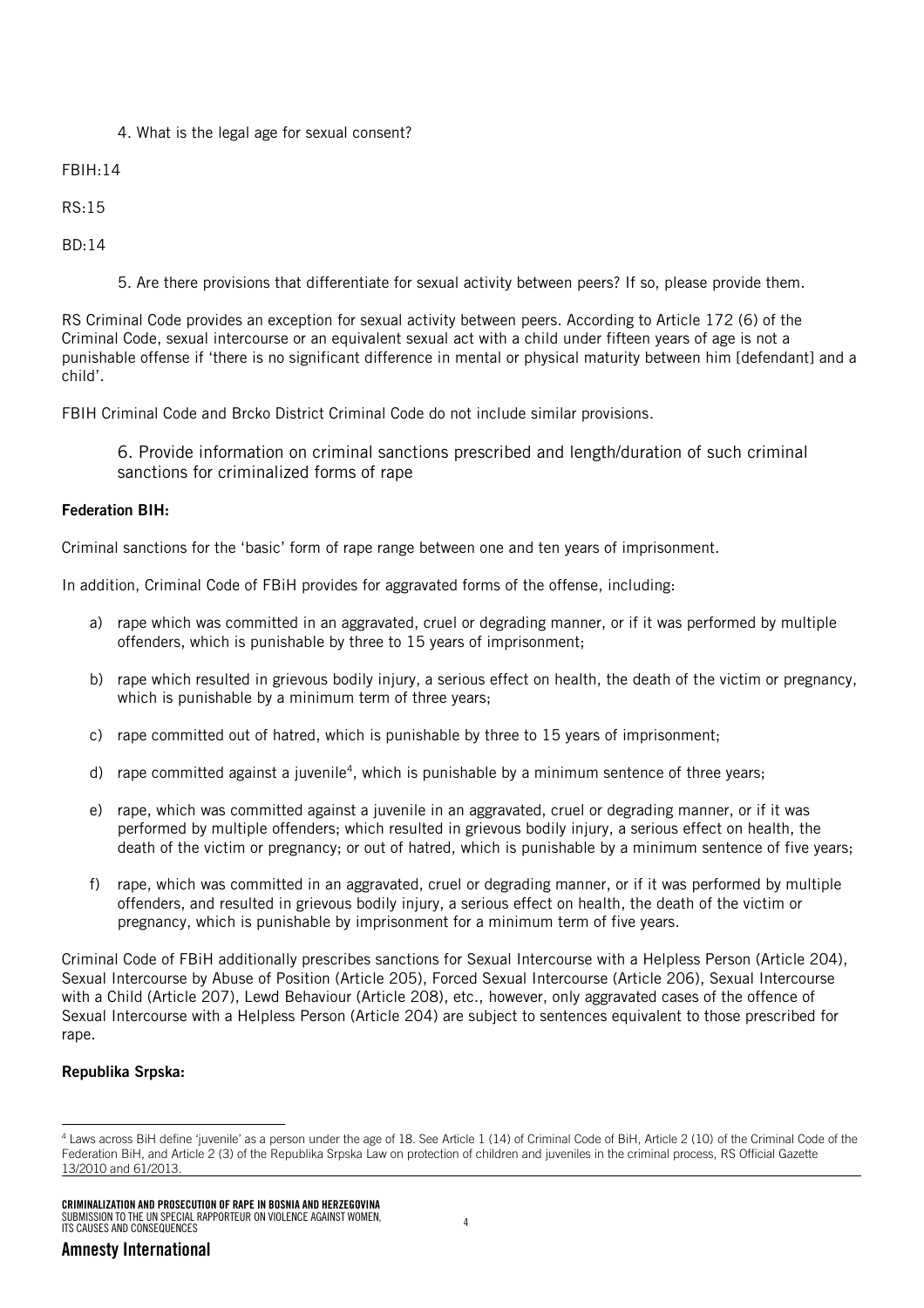Criminal sanctions for the 'basic' form of rape range between three and ten years of imprisonment.

In addition, RS Criminal Code includes aggravated forms of the offense, including:

a) If the rape is committed against a child over 15 years of age or in a particularly cruel or degrading manner or by more offenders or out of hatred or if the criminal offence results in grievous bodily harm or serious effect on health or pregnancy of the female victim, the offender shall be punished by prison term of between five and fifteen years.

b) If the rape results in the death of the victim, the perpetrator shall be punished by imprisonment term of minimum ten years.

NB:

- Minimum criminal sanction for the 'basic' form of rape in the Republika Srpska are higher than in the Federation BiH (three and one year of imprisonment, respectively).
- Minimum criminal sanction for aggravated offenses in the Republika Srpska are also higher than the same in the Federation BiH (five and three years of imprisonment, respectively). The exception to this is in cases of rape of a juvenile and if the rape was committed in an aggravated, cruel or degrading manner, or if it was performed by multiple offenders; which resulted in grievous bodily injury, a serious effect on health, the death of the victim or pregnancy; or out of hatred, for which Federation BiH Criminal Code envisages a minimum sentence of five years of imprisonment without prescribing the maximum term.
- Republika Srpska Criminal Code prescribes a minimum sentence of 10 years of imprisonment for the offense that results in the death of the victim, without providing for the maximum sentence.

# Brcko District:

Criminal sanctions for the 'basic' form of rape range between three and ten years of imprisonment.

In addition, Brcko District Criminal Code includes aggravated forms of the offense, including:

- a) If it was committed in an aggravated, cruel or degrading manner, or if it was performed by multiple offenders, which is punishable by three to 15 years of imprisonment;
- b) If it resulted in grievous bodily injury, a serious effect on health, the death of the victim or pregnancy, which is punishable by a minimum term of three years of imprisonment;
- c) If it were committed out of hatred, which is punishable by three to 15 years of imprisonment;
- d) if committed against a juvenile, which is punishable by a minimum sentence of three years;
- e) if committed against a juvenile in an aggravated, cruel or degrading manner, or if it was performed by multiple offenders; which resulted in grievous bodily injury, a serious effect on health, the death of the victim or pregnancy; or out of hatred, which is punishable by a minimum sentence of five years;

if committed in an aggravated, cruel or degrading manner, or if it was performed by multiple offenders, and resulted in grievous bodily injury, a serious effect on health, the death of the victim or pregnancy, which is punishable by imprisonment for a minimum term of five years.

7. What does the legislation in your country provide in terms of reparation to the victim of rape and/or sexual violence after conviction of the perpetrator?

Victims of rape in criminal proceedings are entitled to pecuniary compensation from convicted offenders, however evidence suggests that many are unfamiliar with their rights and few seek to obtain reparation in criminal proceedings. According to NGOs providing legal and psychological support to women victims of sexual violence,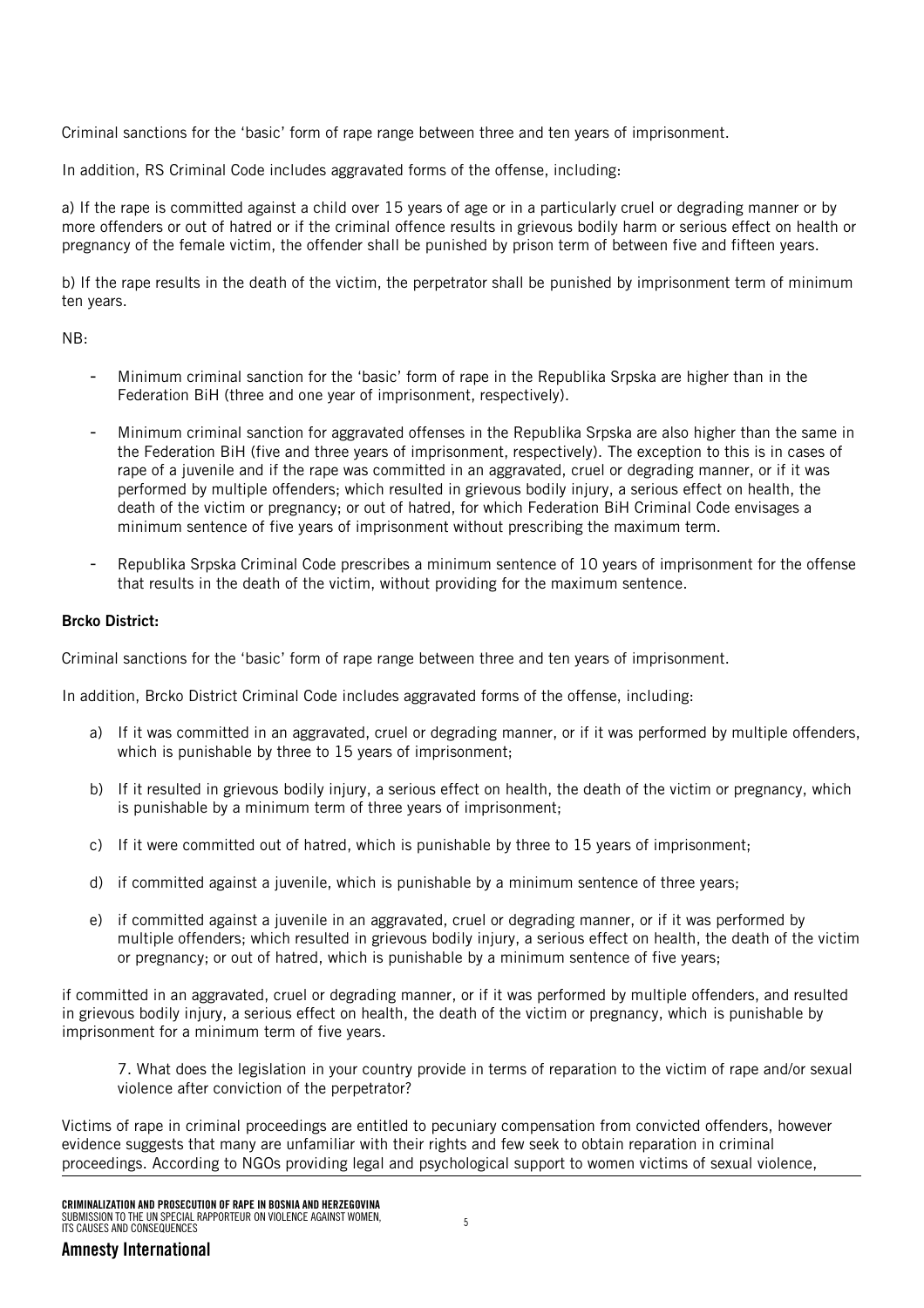victims are rarely advised to legally claim compensation in criminal proceedings and do not receive legal aid necessary to undertake the highly technical compensation process, resulting in extremely few, in some jurisdictions zero, registered cases of compensation.<sup>5</sup> Victims who fail to claim compensation in criminal proceedings have an opportunity to file compensation claims in separate civil proceedings, however, available analyses show that, similarly, very few victims exercise this right, indicating widespread reluctance of prosecutors and judges to pursue this avenue.<sup>6</sup> In general, survivors of rape, sexual violence (as well as domestic violence) have limited access to information, tend to be poorly acquainted with their rights, and receive inadequate legal and psychological support throughout the legal process.<sup>7</sup>

See 26 C below for challenges in obtaining reparations for rape in conflict, an aspect which Amnesty International has researched in detail, and which are not dissimilar from the problems of reparation for contemporary cases of rape and sexual violence.

# Aggravating and mitigating circumstances

8. Does the law foresee aggravating circumstances when sentencing rape cases? If so, what are they?

Criminal Codes in BIH (including Criminal Codes of Federation BiH, Republika Srpska and Brcko District) include general principles on the imposition of punishment, including consideration of all relevant circumstances, aggravating and mitigating, under which an offense was committed.<sup>8</sup> These general principles apply to all criminal offenses, including rape.

Additionally, each criminal code provides for specific aggravating forms of rape. See details below

a) Is rape by more than one perpetrator an aggravating circumstance?

RS/YES; FBIH/YES; BD/YES [NB: All three criminal codes provide for higher sentences in cases where rape was committed by multiple perpetrators]

> b) Is rape of a particularly vulnerable individual an aggravating circumstance, or the imbalance of power between alleged perpetrator and victims? (for example, doctor/patient; teacher/student; age difference)

All three criminal codes prescribe higher minimal sentences for rape or forced sexual intercourse committed against a juvenile or a child. The codes also distinguish a separate crime of 'sexual intercourse with a helpless person', for which they envisage similar sentences as for rape/aggravated cases of rape (in FBiH); equivalent minimal sentences as for rape/aggravated cases of rape, but without providing for the maximum limit when offense was committed in particularly cruel or degrading manner or resulted in serious injury or death of the victim (in the RS and BD). On the other hand, the criminal offense of 'sexual intercourse through abuse of office', which covers compelled sexual intercourse as a result of imbalance of power, does not meet the definition of rape which requires use of force or threat of use of force for the commission, carries lesser sentences in all three criminal codes.

c) Is rape by spouse or intimate partner an aggravating circumstance?

FBiH/NO; RS/NO; BD/NO

<sup>-</sup><sup>5</sup> Coalition of NGOs, "Report of civil society organizations on the implementation of the concluding observations and recommendations of CEDAW for Bosnia and Herzegovina," January 2019.

<sup>&</sup>lt;sup>6</sup> European Women's Lobby, "Mapping of policies and legislation on violence against women and Istanbul Convention in Bosnia and Herzegovina," 2014 <sup>7</sup> Organization for Security and Cooperation in Europe (OSCE), "Criminal responsibility and penalties for perpetrators of domestic violence", December 2011, European Women's Lobby, "Mapping of policies and legislation on violence against women and Istanbul Convention in Bosnia and Herzegovina," 2014; Coalition of NGOs, "Report of civil society organizations on the implementation of the concluding observations and recommendations of CEDAW for Bosnia and Herzegovina," January 2019.

<sup>&</sup>lt;sup>8</sup> General principles on the imposition of punishments take into account all circumstances bearing on the level of punishment, and in particular,: the degree of culpability, the motives for committing the offense, he degree of danger and injury to person, the circumstances in which the offense was committed, the past conduct of the offender, his personal situation and his conduct after the commission of the criminal offense. See Article 49 (1) of the FBiH Criminal Code, Article 52 (1) of the Republika Srpska Criminal Code and Article 49 (1) of the Brcko District Criminal Code.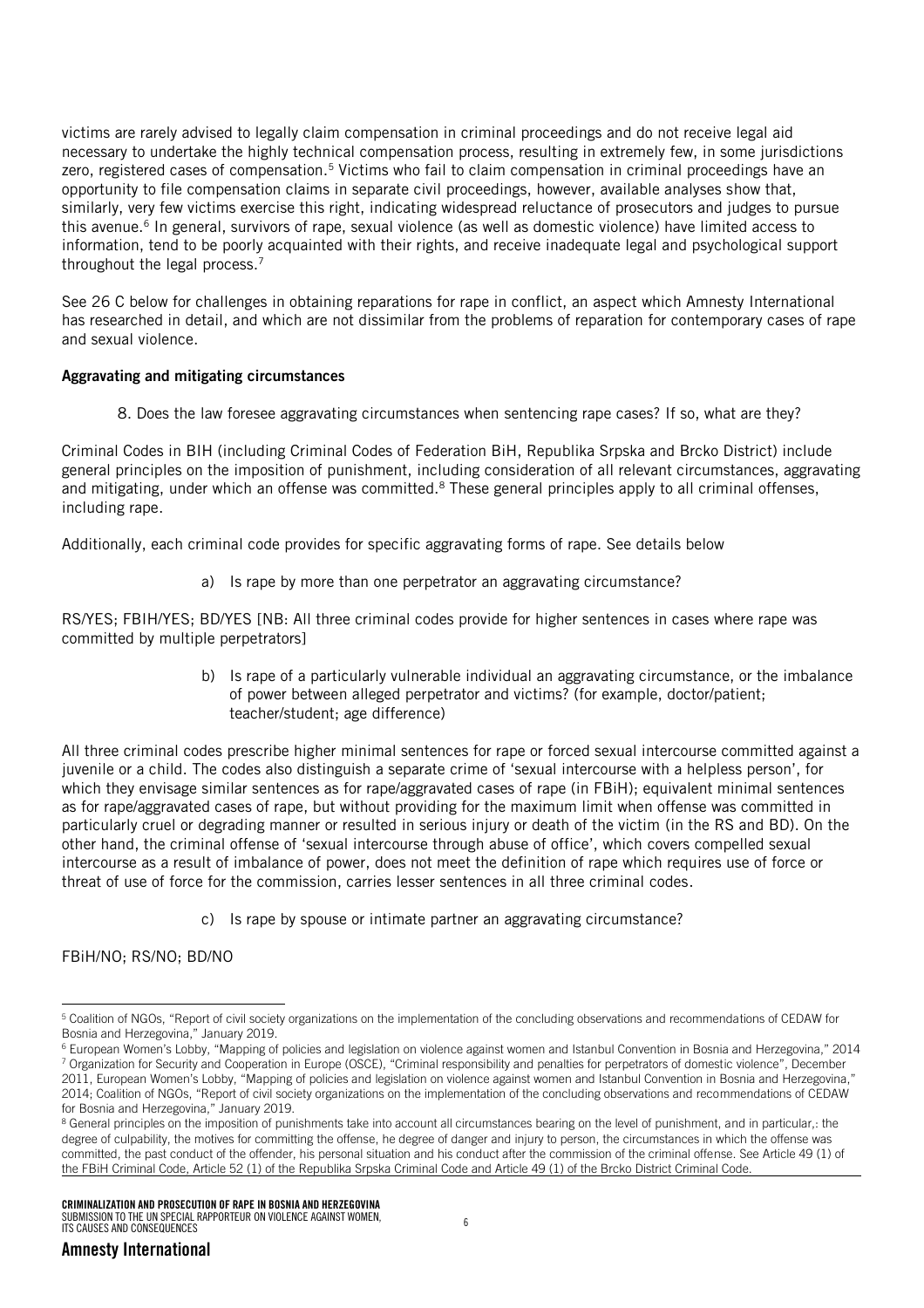9. Does the law foresee mitigating circumstances for the purposes of punishment? If yes, please specify.

No specific mitigating circumstances relating to the criminal offense of rape exist in criminal codes in BiH. As above, all three criminal codes provide for general principles on the imposition of punishment, including consideration of all relevant circumstances, aggravating and mitigating, under which an offense was committed. These general principles apply also to the criminal offense of rape and include consideration of the degree of criminal responsibility, motivation for committing an offense, the degree of injury or harm infected on the victim, circumstances and context in which offense was committed, prior history of the offender, offender's personal circumstances and his behaviour following the commission of offense. Courts are not limited by any formal rules and, to some degree, judges can use their experience and judgement to determine mitigating and aggravating circumstances in each specific case.

10. Is reconciliation between the victim and the perpetrator allowed as part of a legal response?

FBIH/NO; RS/NO; BD/NO

If so, at what stage and what are the consequences?

Amnesty International Research has not to date covered this issue.

11. Is there any provision in the criminal code that allows for the non-prosecution of perpetrator? YES/NO If yes, please specify.

- a. if the perpetrator marries the victim of rape? FBIH/NO; RS/NO; BD/NO
- b. if the perpetrator loses his "socially dangerous" character or reconciles with the victim? FBIH/NO; RS/NO; BD/NO.

#### Prosecution

12. Is rape reported to the police prosecuted ex officio (public prosecution)?

#### FBIH/YES; RS/YES; BD/YES.

13. Is rape reported to the police prosecuted ex parte (private prosecution)?

# FBIH/NO; RS/NO; BD/NO

14. Is plea bargain or "friendly settlement" of a case allowed in cases of rape of women?

FBIH/YES; RS/YES; BD/YES.

15. Is plea bargain or "friendly settlement" of a case allowed in cases of rape of children?

Amnesty International Research has not to date covered this issue.

16. Please provide information on the statute of limitations for prosecuting rape.

Federation BiH: Five years for the 'basic' form of rape; 10-15 years for aggravated forms of rape.

Republika Srpka: Five years for the 'basic' form of rape;10-15 years for aggravated forms of rape.

Brcko District: Ten years for the 'basic' form of rape; Fifteen years for some aggravated forms of rape.

17. Are there provisions allowing a child who was the victim of rape and to report it after reaching adulthood?

FBiH/NO; RS/NO; BD/NO.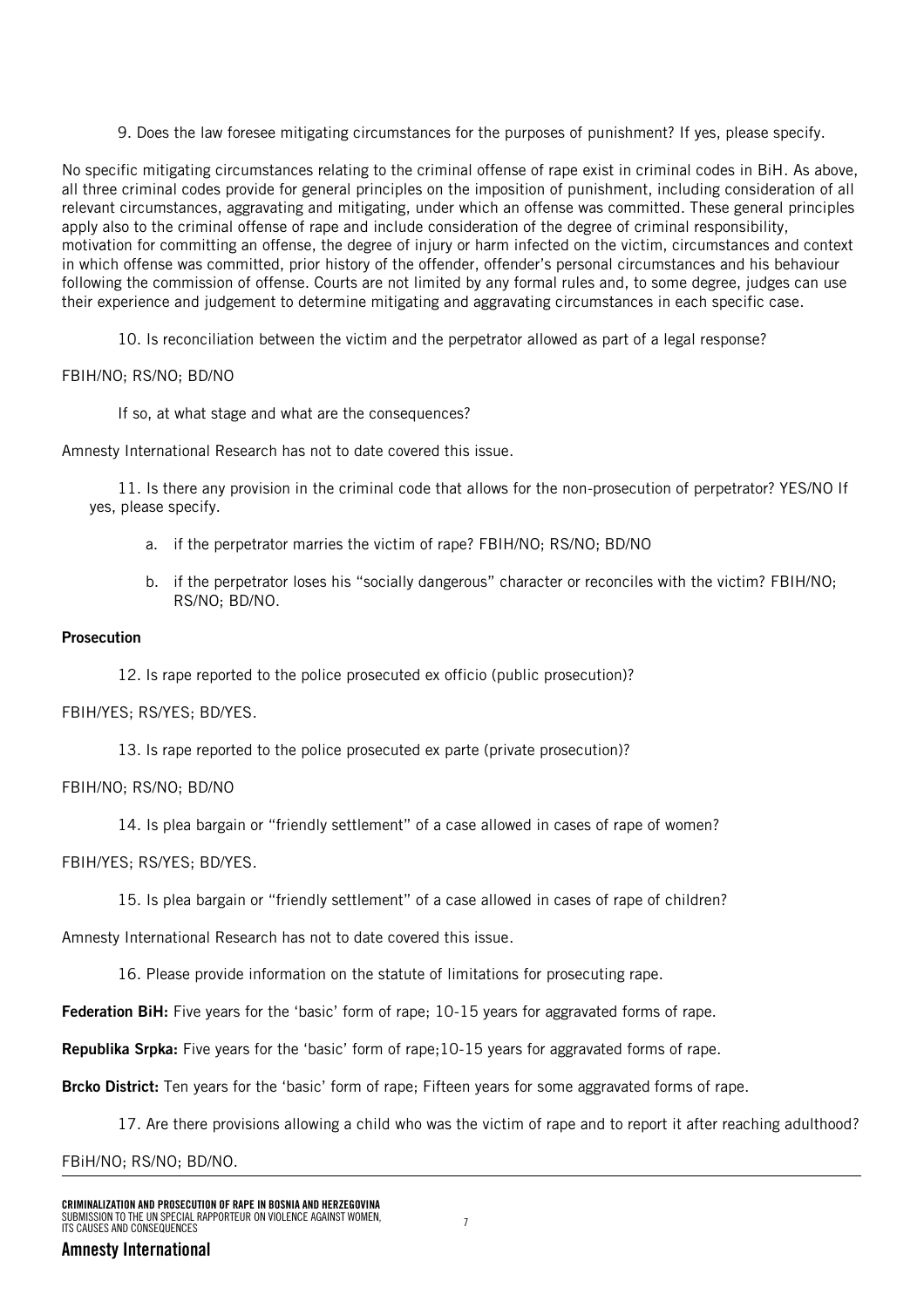18. Are there mandatory requirements for proof of rape, such a medical evidence or the need for witnesses? If yes, please specify.

All three criminal codes/criminal procedure codes envisage a standard procedure for collecting evidence which applies to all criminal offenses, including offense of rape.

19. Are there rape shield provisions aimed at preventing judges and defense lawyers from exposing a woman's sexual history during trial?

FBiH/YES<sup>9</sup> ; RS/YES<sup>10</sup>; BD/YES<sup>11</sup>

20. Are there procedural criminal law provisions aimed to avoid re-victimizations during the prosecution and court hearings? YES/NO. If yes, please specify.

Victims of rape and sexual violence in Federation BiH, Republika Srpska and Brcko District qualify as vulnerable witnesses under applicable Witness Protection laws, however, in practice, analyses have found that they rarely receive psychological, social and legal assistance to which they are entitled in criminal proceedings.<sup>12</sup>

#### War and/or conflict

21. Is rape criminalized as a war crime or crime against humanity? YES

22. Is there a statute of limitations for prosecuting rape in war or in conflict contexts? NO

23. Is there explicit provisions excluding statutes of limitation for rape committed during war and armed conflict? YES

24. Has the Rome Statute of the International Criminal Court (ICC) been ratified? YES

#### Data

25. Please provide data on the number of cases of rape that were reported, prosecuted and sanctioned, for the past two to five years.

In the period 2004-2020, courts registered 219 cases against 346 defendants involving rape or sexual violence committed in conflict. Of those, 161 cases (involving 229 defendants) have been closed.<sup>13</sup>

In 2019, 16 cases, involving 24 defendants, were closed; including 13 cases before Court of BiH and three at entity levels and Brcko District. In total, 17 defendants were sentenced amounting to 125 years in prison; five were acquitted; one defendant died during the trial and the proceedings against one defendant were ceased due to illness of the defendant.

At the time of submission, 58 cases, involving 117 defendants, are pending before various courts in BiH; 38 are pending before Court of BiH and 20 before courts at the entity level and Brcko District.

#### **Other**

26. Please explain any particular and additional barriers to the reporting and prosecution of rape and to the accountability of perpetrators in your legal and social context not covered by the above.

<sup>-</sup><sup>9</sup> Article 279 (1) of the Federation BiH Criminal Procedure Code.

<sup>&</sup>lt;sup>10</sup> Article 279 (1) of the Republika Srpska Criminal Procedure Code.

<sup>&</sup>lt;sup>11</sup> Article 264 of the Brcko District Criminal Procedure Code.

<sup>12</sup> European Women's Lobby, "Mapping of policies and legislation on violence against women and Istanbul Convention in Bosnia and Herzegovina," 2014

<sup>&</sup>lt;sup>13</sup> All figures cited in this section were provided by the Organization for Security and Cooperation (OSCE) Mission to Bosnia and Herzegovina, 21 May 2020, correspondence available to Amnesty International.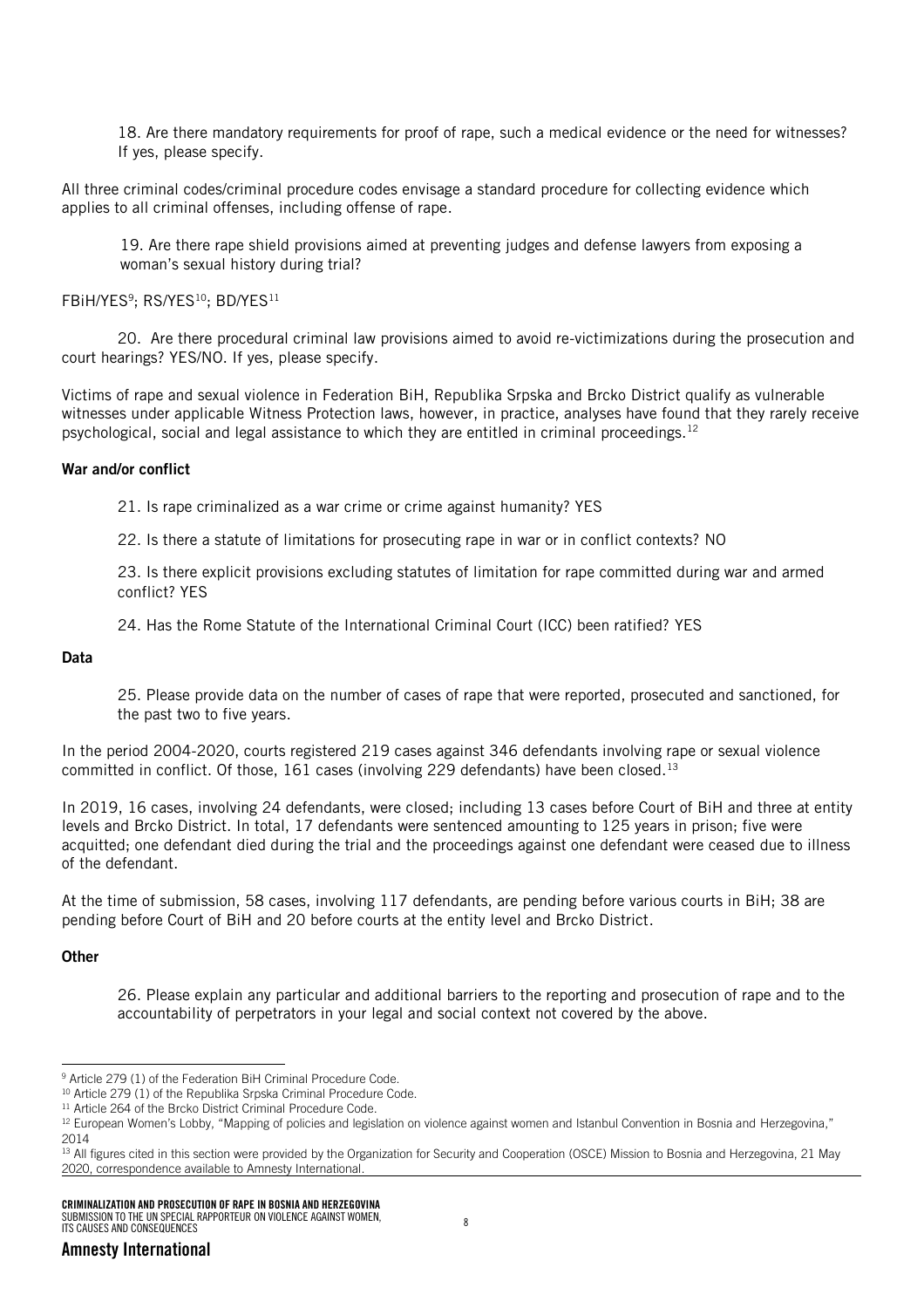# A. Slow rate of prosecution and backlog of cases

Despite considerable progress made until 2016, the prosecution of war crimes cases, including cases of wartime rape and sexual violence, dramatically slowed down over the last several years. As of June 2019, there were still over 250 war crimes cases pending before various courts in BiH.<sup>14</sup> Systemic deficiencies in the Prosecutor's Office, including a persistent backlog of cases, ineffective case management and a remarkable decline in conviction rates, threaten to leave many victims without justice, truth and reparation.<sup>15</sup>

At the time of writing, BiH Council of Ministers had not adopted the revised War Crimes Strategy, which is meant to address the prosecution challenges, improve the allocation of cases among different courts and set new deadline for their completion. According to the now expired War Crimes Strategy adopted in 2008, all war crimes cases were to be completed by 2023; an unachievable goal given the current rate of prosecutions. Without significant surge in capacity and prosecutions, it could take another decade to clear the existing backlog of cases. Considering that the crimes of wartime rape and sexual violence date back to 1992-1995 period, every additional year of delay means the likely loss of many suspects, witnesses and victims and an increased chance of impunity.

# B. Prosecutions under inadequate criminal code

The courts across BiH continue to rely on the Criminal Code of the former Socialist Federal Republic of Yugoslavia (SFRY Criminal Code) in prosecuting crimes committed during the conflict. Unlike the more progressive BiH Criminal Code, the SFRY Criminal Code has serious gaps when applied to crimes under international law. Most notably, it does not criminalize crimes against humanity and does not recognize the mode of liability of command and other superiors' responsibility, in contradiction with international standards. While rape is defined as a war crime, the full array of crimes of sexual violence recognized in international law (including sexual slavery and forced pregnancy) is not defined in the SFRY Criminal Code.<sup>16</sup> This has serious consequences for the adjudication of cases involving rape and other war crimes of sexual violence, as many such acts have been committed in the context of widespread attacks against the civilian population and could, therefore, constitute crimes against humanity.

This has become of greater concern since the 2013 ruling by the European Court for Human Rights (ECtHR) in the case *Maktouf and Damjanović v. Bosnia and Herzegovina.<sup>17</sup>* The ECtHR ruling found that the application of the sentencing provision of the BiH Criminal Code in *Maktouf and Damjanović* constituted a violation of Article 7 of the European Convention of Human Rights (ECHR), which prohibits the retroactive application of criminal law if it is to the disadvantage of the accused. The ruling stated that the court in BiH ought to have used the more lenient sentencing provisions of the SFRY Criminal Code<sup>18</sup> when sentencing the defendants who were charged with war crimes and received penalties that were within the lower range of punishment foreseen under the BiH Criminal Code.<sup>19</sup>

Although the ECtHR ruling did not provide a further view as to whether the sentencing provisions of the BiH Criminal Code, especially those in the higher range, i.e., 15 years or above, are compatible with Article 7, courts in BiH have interpreted it as requiring that the more lenient SFRY Criminal Code be applied to cases of war crimes and

<sup>17</sup> *Maktouf & Damjanović v. Bosnia & Herzegovina* (2312/08 and 34179/08), European Court Grand Chamber (2013).

<sup>18</sup> Article 142 of the SFRY Criminal Code codifies rape only as a crime against the civilian population and foresees a minimal sentence of five years of imprisonment. As a comparison, Article 173 of the BiH Criminal Code foresees a minimum of ten years of imprisonment for the same crime. <sup>19</sup> The principle of non-retroactivity under Article 7 of ECHR prohibits the retrospective application of criminal law where it is to an accused's disadvantage. For more discussion on the effects of the *Maktouf & Damjanović v. Bosnia & Herzegovina* decision on the proceedings, see OSCE Mission to BiH. Combating Impunity for Conflict-Related Sexual Violence in Bosnia and Herzegovina (Entity Courts, 2004-2014), June 2015, p. 17-18.

<sup>-</sup>14 OSCE, War crimes case management at the Prosecutor's Office of Bosnia and Herzegovina, June 2019. See also OSCE, Observations on the National War Crimes Strategy and its 2018 Draft Revisions, including its relation to the Rules of the Road "Category A" cases, September 2018.  $15$  Ibid.

<sup>16</sup> Under provisions for war crimes provided by SFRY Criminal Code of 1976, sexual violence can be prosecuted as torture, inhumane treatment or the causing of great suffering or serious injury to bodily integrity or health. See chapter XVI of the SFRY Criminal Code, entitled "Criminal Acts against Humanity and International Law." Also, see Organization for Security and Cooperation in EUROPE (OSCE), "Combating Impunity for Conflict-related Sexual Violence in Bosnia and Herzegovina: Progress and Challenges, An Analysis of Criminal Proceedings before the Courts of the Federation of Bosnia and Herzegovina, Republika Srpska and Brčko District between 2004-2014"*,* Sarajevo, June 2015. In April 2017, UN Human Rights Committee expressed concern about the practice of courts in BiH to prosecute the crimes committed in conflict under the SFRY Criminal Code and instructed BiH to "ensure that judicial authorities in all entities pursue efforts aimed at harmonising jurisprudence on crimes committed during the conflict, and apply the law in a manner consistent with the applicable international legal standards." See UN Human Rights Committee, Concluding observations on the third periodic report of Bosnia and Herzegovina, paras. 15-16, CCPR/C/BIH/CO/3, April 2017.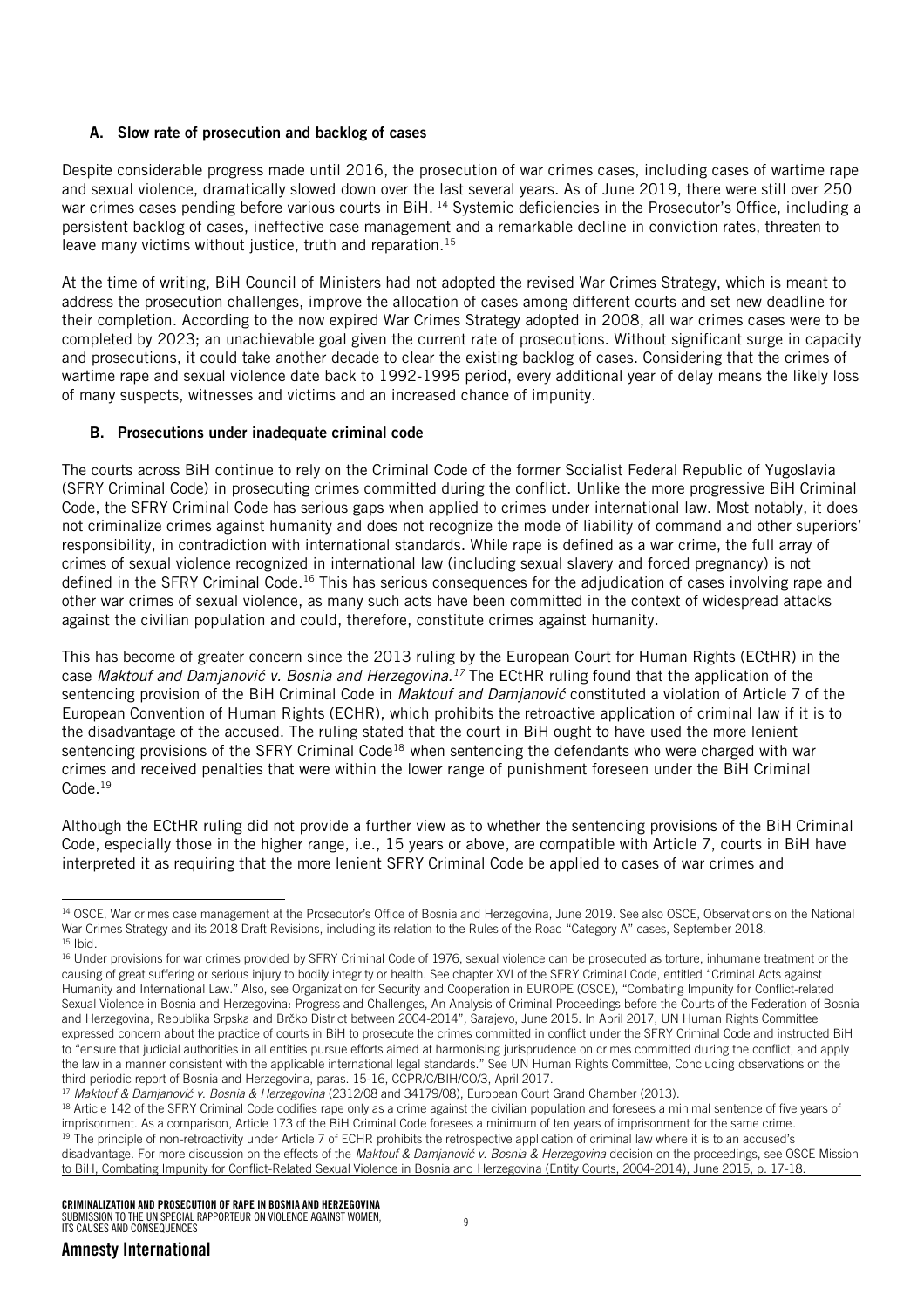genocide.<sup>20</sup> While cases of crimes against humanity, including some cases of wartime sexual violence, have continued to be tried under the BiH Criminal Code, the BiH Constitutional Court's interpretation of the ECtHR ruling affected trials and sentencing in all other genocide and war crimes proceedings before the Court of BiH. In at least 23 instances, this has led to the reopening of cases with final and binding decisions and a reduction of the sentences handed down to perpetrators of crimes of sexual violence.<sup>21</sup>

Beyond the impact on sentencing practices, in several cases, the courts have also interpreted the ECtHR ruling as requiring the re-qualification of acts in order to apply the SFRY Criminal Code. Amnesty International considers that the ECtHR ruling addresses only the sentencing practice and, therefore, does not preclude the courts in BiH from using the definitions of crimes under the BiH Criminal Code. Article 7 of the ECHR and Article 15 of the International Covenant on Civil and Political Rights allow for the trial and punishment of any person for any act, which, at the time of its commission, was criminal under international law, even if appropriate domestic legislation was not in force at the time of the commission of the act. The view of the courts in BiH that the criminal code in force at the time of the conflict should typically apply has resulted in a situation where some serious crimes under international law, including crimes of sexual violence, are not adequately classified and tried.

These deficiencies in the SFRY Criminal Code make it an unsuitable normative framework to address sexual violence in armed conflicts.<sup>22</sup>

# C. Challenges in accessing reparations

Victims of wartime rape and sexual violence continue to face numerous challenges in accessing all forms of reparation, including compensation for the harms suffered and regular assistance by the authorities. The few positive measures related to the provision of special monthly allowances - connected to the status of a victim of war - and support for the victims, remain fragmented and differ vastly from jurisdiction to jurisdiction perpetuating the sense of legal uncertainty. BiH still does not have a state-level Law on Protection of Victims of Wartime Torture. The current situation whereby the rights of victims of wartime torture, including victims of sexual violence, are regulated at the level of entities, Federation of BiH and Republika Srpska (RS), and the Brčko District is inherently discriminatory, with civilian victims of war's status and access to social benefits and support being dependent on their place of residence, rather than universally guaranteed by the state.

#### *Compensation in criminal proceedings*

Financial compensation granted to victims in criminal proceedings remains by and large unenforceable. To date, courts in BiH have ruled in 17 criminal proceedings, confirmed at the second instance, to order convicted perpetrators to pay compensation to the victims of conflict-related sexual violence.<sup>23</sup> While this is a positive development, to date, the court decisions have been implemented and compensation paid to the victims in one or two such cases.<sup>24</sup> The perpetrators often lack funds, making it impossible for the courts to enforce such decisions. BiH does not have a victim compensation fund or alternative mechanism to compensate survivors of criminal acts in cases when the convicted perpetrators are not able to pay damages, leaving the victims unable to effectively enforce their right to this form of compensation.

#### *Compensation in civil proceedings – application of statute of limitations*

j

<sup>20</sup> See OSCE, *Towards Justice for Survivors*, p. 13 and Korner, Joanna, *Processing of War Crimes at the State Level in Bosnia and Herzegovina*, June 2016, p.29, available at: http://www.osce.org/mission-to-bosnia-and-herzegovina/247436

<sup>21</sup> See OSCE Mission, *Towards Justice for Survivors*, p. 13-14. See also Association of NGOs, *Follow up Report of the Implementation by BiH of the Recommendations issued by the UN Committee on Elimination of Discrimination against Women*, July 2015, para. 13.

<sup>22</sup> Amnesty International, *Submission to UN Human Rights Committee*, March 2017 (Index: EUR 63/5554/2017). Also, see Amnesty International, *Whose Justice?*, p. 30.

<sup>23</sup> Email correspondence with TRIAL Int., June 2017. Examples of cases confirmed in the second instance are: *BiH v. Marković Bosiljko*, Case no. S1 1 K 012024 15 KRZ, 29 February 2016, and *BiH v. Slavko Savić*, Case no. S1 1 K 017213 15 KRZ, 24 November 2015.

<sup>&</sup>lt;sup>24</sup> Amnesty International correspondence with TRIAL International, 19 May, 2020. See also Detektor.ba, "Bosnian war rape convicts compensate victim for the first time," 17 September, 2019, [https://detektor.ba/2019/09/17/bosnian-war-rape-convicts-compensate-victim-for-first](https://detektor.ba/2019/09/17/bosnian-war-rape-convicts-compensate-victim-for-first-time/?lang=en)[time/?lang=en](https://detektor.ba/2019/09/17/bosnian-war-rape-convicts-compensate-victim-for-first-time/?lang=en); Trial International, "Perpetrator convicted of wartime rape has paid compensation to the survivor," 14 May, 2020, <https://trialinternational.org/latest-post/perpetrator-convicted-of-wartime-rape-has-paid-compensation-to-the-survivor/>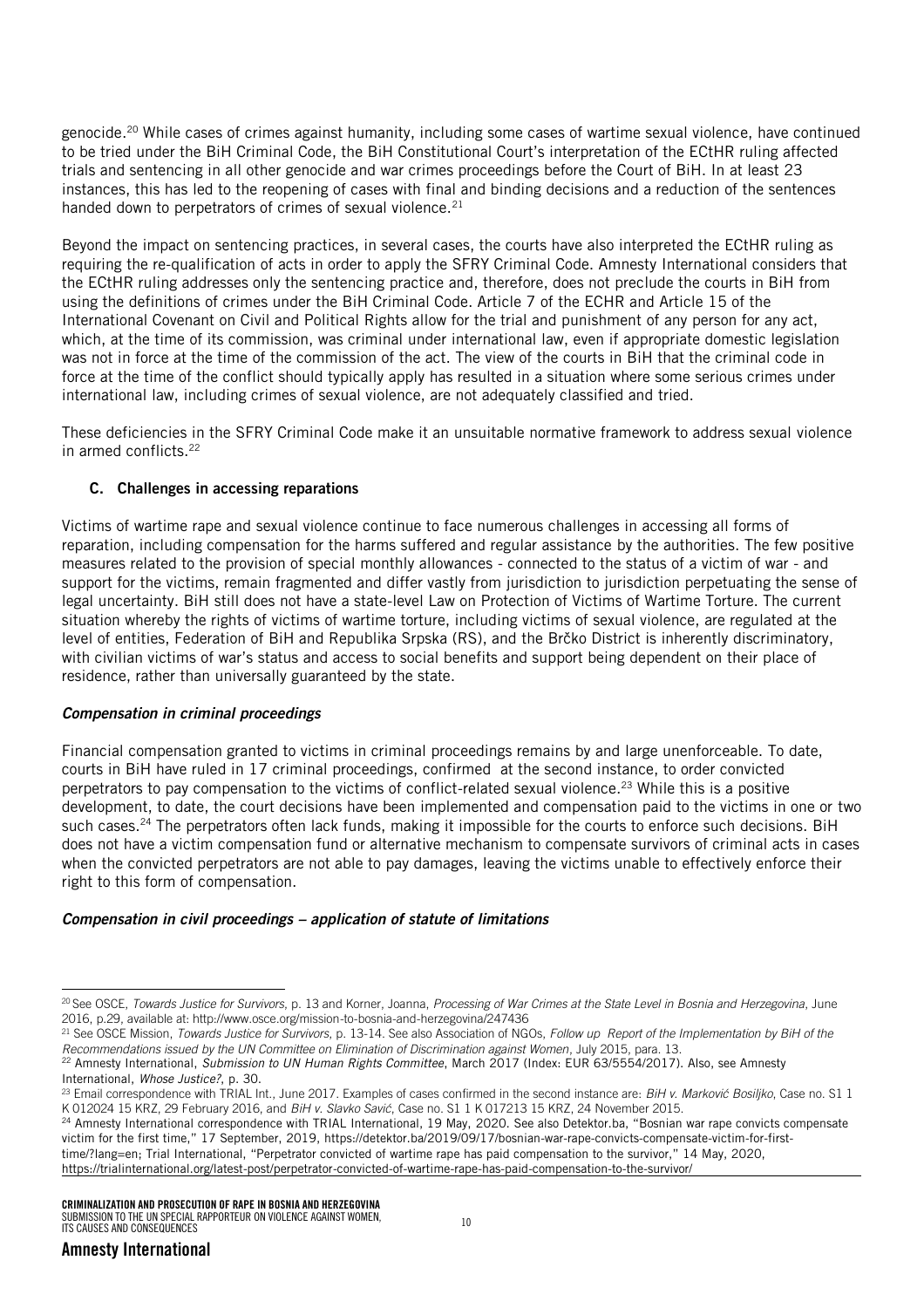The vast majority of victims are still required to pursue compensation claims in separate civil proceedings, and do so before local courts that lack adequate witness protection.<sup>25</sup> Separate civil proceedings often compromise the privacy of witnesses and expose victims to unnecessary re-traumatization when they have, yet again, to provide their testimonies. While pursing claims before civil courts, victims bear the burden of proof, have to hire a lawyer and, until recently, have been responsible for the payment of prohibitively high court fees in instances when their claims have been dismissed. Although in March 2018, the BiH Constitutional Court issued a decision<sup>26</sup> stating that court fees imposed on unsuccessful claimants posed an excessive burden on the victims of wartime sexual violence, the judicial practice, which has so adversely affected victims, continues.<sup>27</sup>

What makes the situation of claimants even more precarious is the fact that those who pursue compensation claims in separate civil proceedings routinely face rejection of their cases, owing to the widespread application of the statute of limitations to reparation claims by all courts in BiH. Although in BiH the statute of limitations does not apply for the crimes under international law, the courts across the country issued decisions stating that, if directed at the state or the entities, the claims for pecuniary damages resulting from war crimes were subject to the statute of limitations.<sup>28</sup>

That view has resulted in widespread dismissal of compensation claims filed by the survivors before courts in all parts of the country in civil proceedings, forcing survivors to pay high court fees or face administrative seizure of their assets.<sup>29</sup> Amnesty International considers that the BiH Constitutional Court's position stands in the way of survivors' ability to realise their right to reparation and is contrary to international standards and practice. As the statute of limitations does not apply to crimes under international law, such as genocide, crimes against humanity and war crimes, they should not apply to criminal or civil proceedings in which victims of crimes against humanity seek full reparation. Due to the long-term physical and psychological effects of torture on the victims, statutes of limitations should not apply in these cases, as they deprive the victims of their right to redress, compensation and rehabilitation. 30

In August, the UN Committee against Torture issued a landmark ruling in a case concerning compensation for a victim of wartime rape, filed by TRIAL International with support of Amnesty International.<sup>31</sup> In the ruling, the Committee stated that the victims should not be prevented from receiving integral redress, including compensation, on the basis of the statute of limitations, because the perpetrators were unknown or unable to pay compensation awarded by courts. Insisting that the state had subsidiary responsibility in these cases, the Committee requested BiH to provide adequate compensation to the victims, ensure their immediate access to medical and psychological care, and establish an effective reparation scheme at the national level to provide redress to all victims of torture, including sexual violence.

The absence of state-wide legislation on administrative reparation, the inability of the authorities to enforce court decisions on compensation and BiH Constitutional Court's position on statutory limitations leave many victims without an enforceable right to a remedy, contrary to international law.<sup>32</sup>

-

<sup>&</sup>lt;sup>25</sup> For discussion of challenges of seeking compensation in civil proceedings, see TRIAL, "Enforcement of damage compensation claims of victims of war in criminal proceedings in Bosnia and Herzegovina, Situation, Challenges and Perspectives", Sarajevo 2016, and, TRIAL, "Compensating survivors in criminal proceedings: Perspectives from the field, December 2016", available at: [https://trialinternational.org/wp](https://trialinternational.org/wp-content/uploads/2016/11/TRIAL-International_compensation-publication_EN_web.pdf)[content/uploads/2016/11/TRIAL-International\\_compensation-publication\\_EN\\_web.pdf.](https://trialinternational.org/wp-content/uploads/2016/11/TRIAL-International_compensation-publication_EN_web.pdf)

<sup>&</sup>lt;sup>26</sup> Klix, "Ustavni sud BiH: Zrtva silovanja ne mora platiti sudske troskove," 3 April 2018. https://www.klix.ba/vijesti/bih/ustavni-sud-bih-zrtvasilovanja-ne-mora-platiti-sudske-troskove/180403049.

<sup>27</sup> TRIAL International, *Strategic judgment of the Constitutional Court of BiH*, April2018, https://bit.ly/2PLfJov

<sup>&</sup>lt;sup>28</sup> See for example BiH Constitutional Court Decision of 10 November 2015, referenced at: [http://www.pravosudje.ba/vstv/faces/vijesti.jsp?id=58140,](http://www.pravosudje.ba/vstv/faces/vijesti.jsp?id=58140) and Decision of 21 September 2016, available at: [http://www.pravosudje.ba/vstv/faces/vijesti.jsp?id=63824,](http://www.pravosudje.ba/vstv/faces/vijesti.jsp?id=63824) as well as *Mustafa Karahasanović & Others v.Republika Srpska* , (AP-4128), BiH Constitutional Court, 28 March 2014.

<sup>&</sup>lt;sup>29</sup> Also, interview with Jasmin Mešković, president of the BiH Association of Camp Inmates, 11 November 2016 and 28 March 2017, Sarajevo. 30 The UN Human Rights Committee also expressed concern about the opinions of the BiH Constitutional Court, which "limit the ability of victims to effectively claim compensation". In 2017, the Committee urged BiH to "urgently adopt legislative and practical measures to ensure that survivors of torture and sexual violence have access to effective remedies". See UN Human Rights Committee, *Concluding observations on the third periodic report of Bosnia and Herzegovina*, CCPR/C/BIH/CO/3, para. 17-18.

<sup>&</sup>lt;sup>31</sup> UN Convention against Torture, *Decision adopted by the Committee under article 22 of the Convention*, CAT/C/67/D/854/2017, 11 September 2019. 32 Art. 14 of the UN Convention against Torture states that "each State Party shall ensure in its legal system that the victim of an act of torture obtains redress and has an enforceable right to fair and adequate compensation, including the means for as full rehabilitation as possible". Also, see UN Committee against Torture, *General Comment no. 3 on the implementation of Art. 14 of the Convention against Torture and other Cruel, Inhuman or Degrading Treatment or Punishment*, CAT/C/GC/3, November 2012, paras. 38-39: The states have to ensure that the that the victims have not only de